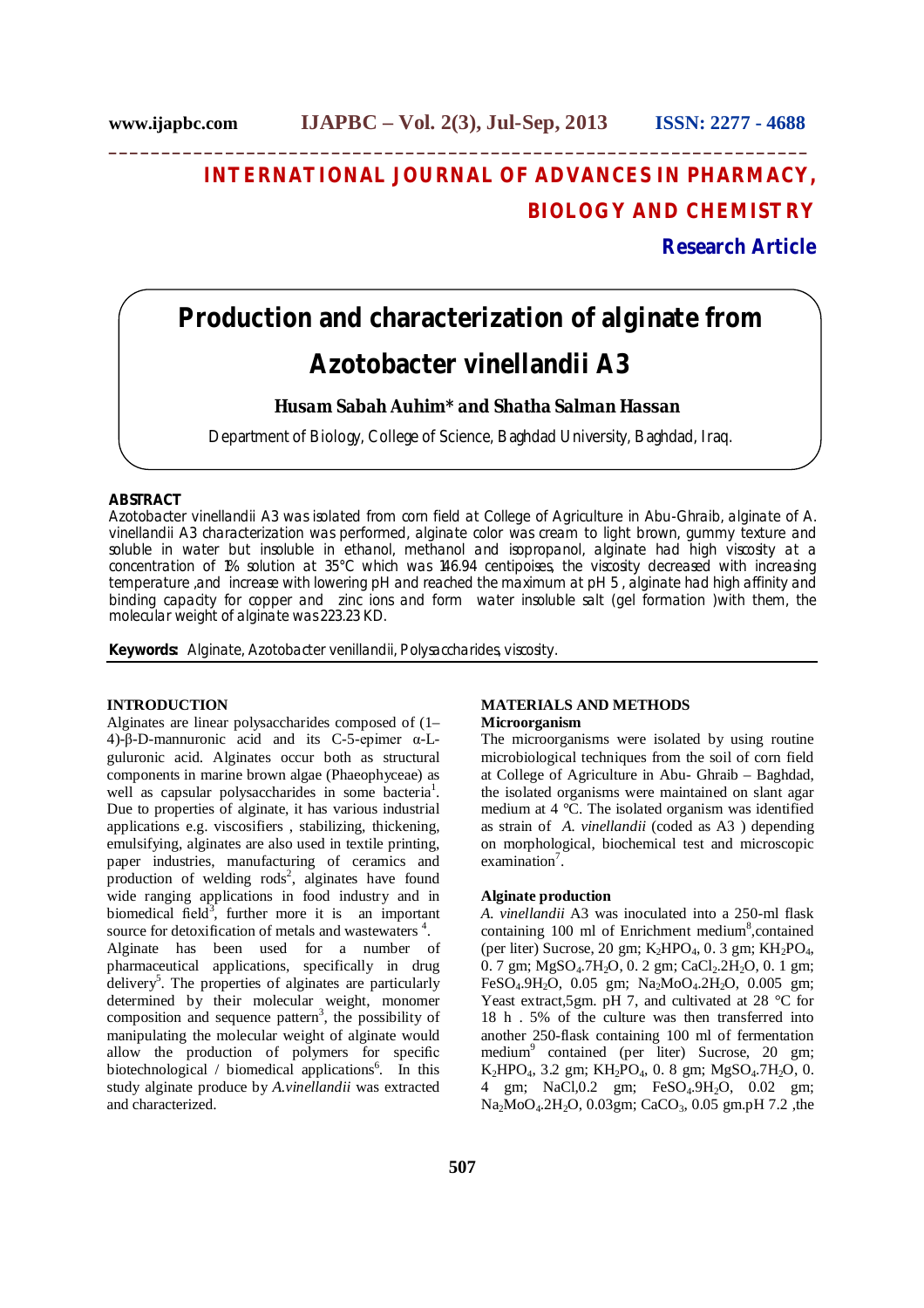alginate produced by shaking the flask at 28°C for 5 days.

#### **Extraction and partially purified of alginate**

Capsular alginate was solubilized by adding 1 ml of 5.0M NaCl and 2ml 0.05 M disodium EDTA to 50 ml of the culture ,pH was adjusted to 7.0, and shacked for 5 min then centrifuged at 18000 rpm at 15°C for 30 min to precipitate the cells. Alginate in the culture supernatant fluid was precipitated by addition of 3 volumes of ice cold isopropanol, the precipitated alginate was collected on a Whatman filter paper No.1 and dissolved in water and precipitated again by addition of 3-volumes of ice cold isopropanol<sup>10</sup>, collected and dissolved in water at room temperature prior to assay by carbazole assay method $^{11}$ .

#### **Determination of some physical properties of alginate**

The following physical properties of the alginate were observed and recorded: Color, feature of alginate and the solubility in different solvents (water, methanol, ethanol and isoprpanol).

#### **Measurement of alginate viscosity**

The viscosity was measured by an Cannon-Fenske viscometer, the diameter of capillary tube of 1.27 mm and bulb volume of 3.1 ml, a 10 ml of 1% alginate solution was prepared and measurement was conducted at  $35^{\circ}$ C and pH 7, the density of alginate solution was measured by pycnometer (density flask) at 35°C. Distilled water was used as solvent its density and viscosity was measured at  $35^{\circ}$ C and pH  $7^{12}$ . Flow time of alginate solution was measured at least three times and alginate viscosity was calculated according to the following equation<sup>13</sup>:

$$
\eta = t \, d
$$

Where  $\eta$  = the alginate solution absolute viscosity, t = flow time of alginate solution,  $d =$  density of alginate solution, The unit of absolute viscosity is poise (g.cm-1 .s-1 ) or centipoise. One poise = 100 centipoises

### **Effect of temperature on alginate viscosity**

To study the effect of temperature on alginate solution, 1% of alginate solution was incubated in water bath at different temperature (40, 60, 80 and 100) for 15 min, the viscosity of alginate solution was measured as described above after cooling and the change in viscosity % was calculated.

## **Effect of pH value on alginate viscosity**

To study the effect of pH value on alginate solution, 1% of alginate solution was prepared at different pH values (3,4, 5, 6,7,8,9 and 10), and incubated at 30  $^{\circ}$ C for 30 min. the viscosity of alginate solution was measured .

#### **Determination of molecular weight**

Molecular weight of alginate was estimated by viscometer<sup>14</sup> alginate dilutions were prepared  $(0.2, 1)$ 0.3, 0.4, 0.5,0.6,0.7,0.8 and 0.9 % wt/vol ) in water, The molecular weight is calculated by Mark-Houwink equation $15$ 

#### **[η] = K Mr α**

Where  $[\eta]$  is the intrinsic viscosity, K and  $\alpha$  the constants for the given polymer–solvent system  $(K=$  $1.228 \times 10^{-4}$ ,  $\alpha = 0.9$ ) and Mr is the molecular weight<sup>16</sup>. To get the intrinsic viscosity [η], four viscosities must be calculated:

- Absolute viscosity η was calculated for the solvent (water) and alginate solutions at 20 °C
- Relative viscosity  $\eta r = \eta / \eta 0$ , where  $\eta =$ viscosity of alginate solution and  $\eta$ 0 = viscosity of the solvent.
- Specific viscosity  $\eta$  sp =  $(\eta / \eta 0) 1$ .
- Reduced viscosity  $\eta$  red =  $\eta$  sp / c.

Where c is the concentration of alginate dilutions .The relationship between the concentrations of alginate and the reduced viscosity was plotted. The intercept point of Y axis represents the intrinsic viscosity.

## **Gel formation by alginate with copper and zinc ions solutions.**

Ten ml of alginate solution (1%) was added to 10 ml of each  $ZnSO_4.7H_2O$  solution containing (1000 µg / ml) of  $\text{Zn}^{+2}$  and CuSO<sub>4</sub> solution containing (1000 µg / ml) of  $Cu^{+2}$  which was prepared by dissolving 4.398 gm of  $ZnSO<sub>4</sub>·7H<sub>2</sub>O$  in 1000 ml D.W. and 2.5 gm of CuSO<sup>4</sup> in 1000 ml D.W.

## **RESULTS AND DISCUSSION**

#### **Determination of some physical properties and the nature of alginate.**

The features and some characters of alginate were observed, alginate has a creamy to light brown color, gummy texture and soluble in water but insoluble in ethanol, methanol and isopropanol.

#### **Alginate viscosity**

The biological activity of biopolymer solution is generally determined under the conditions of the polymer molecule in solution. One of the most important parameters for the characterization of high molecular weight polysaccharide spatial structure is the solution viscosity, which is mainly affected by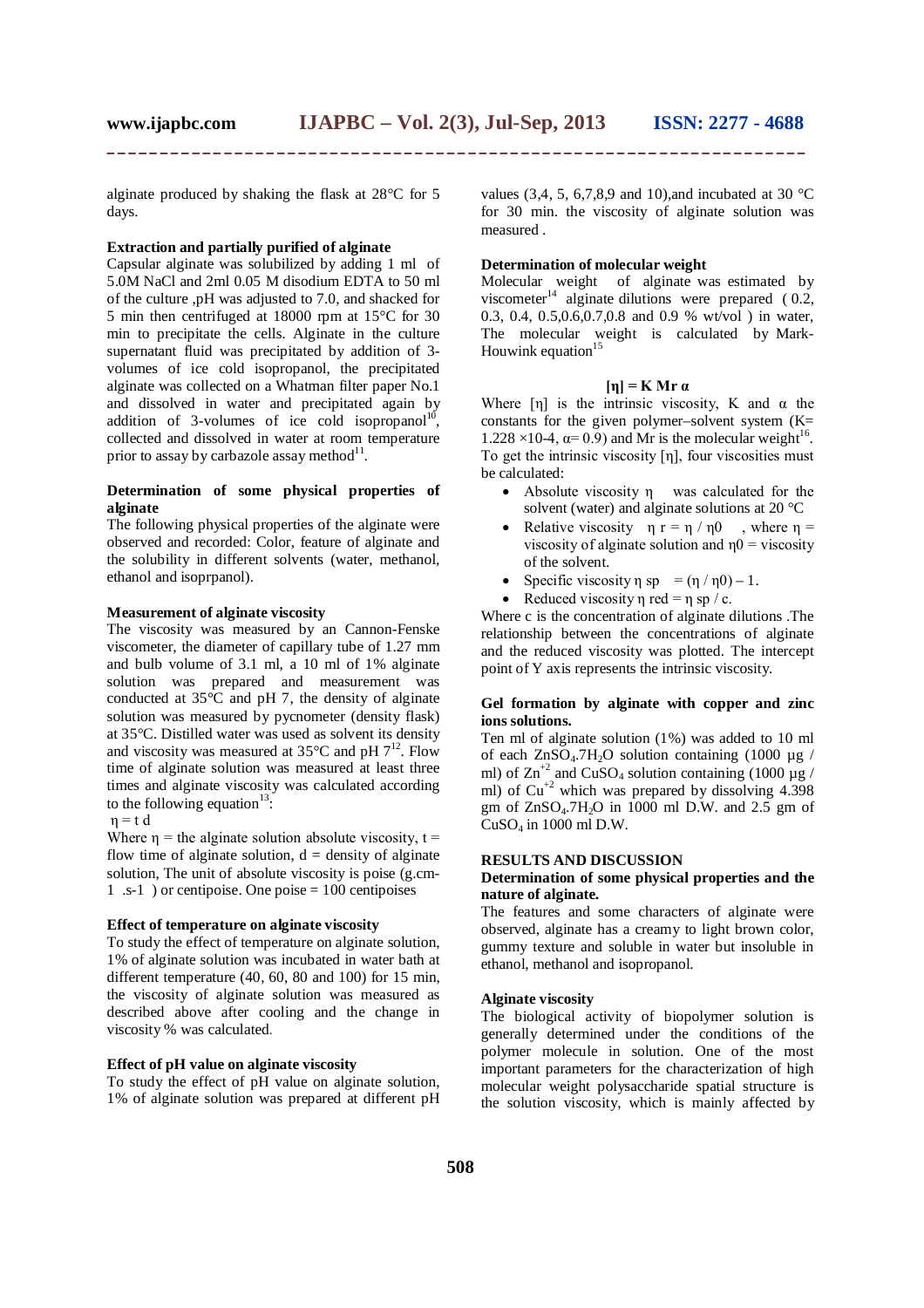concentration, solvent nature, kind and concentration of salts, pH and temperature $17-18$ .

It was found that alginate of *A. vinellandii* A3 has high viscosity at a concentration of 1% solution at 35°C which was 146.94 cps compared with commercial alginate 56.73 cps at the same conditions. Suzuki et al.<sup>19</sup> mentioned that viscosity of alginate rich in gluronic and mannuronic acids at a concentration of 1% solution was 250 cps. low viscosity of commercial sigma alginate is 250 cps at 2% solution<sup>20</sup>.

#### **Effect of temperature on alginate**

Many polysaccharides partially or fully degrade at high temperature, so the practical use of alginate required knowledge of its thermostability.Viscosity was measured for 1% alginate solution production by *A. vinellandii* A3 at different temperature (40, 60, 80 and 100°C), alginate viscosity decreased gradually and slightly (not sharp) when the temperature increased (figure 1).



**Fig. 1: Effect of temperature on alginate viscosity after incubation for 15 min**

Viscosity at 40°C decreased slightly (3.09 %), while at 100°C decreased by 29.2 %, this indicates the thermostability of alginate at wide range of temperature, which is useful in many application using high temperature.

#### **Effect of pH on alginate**

The stability of the macromolecular structure of polysaccharides in solution in relation to the pH can be assessed by a change in viscosity, allowing optimum pH values and the pH range to be determined.

The viscosity of 1% alginate solution produced by *A. vinellandii* A3 was measured at pH values of 3-10. At neutral pH, viscosity of alginate solution was 146.94cps , at pH 6 ,5and 4, viscosity increased to

157, 162 and 160 cps respectively ,while at pH 3 the viscosity decreased to 121 cps , at pH 8,9 and 10 the viscosity decreased to 145.8,140 and 137.5 respectively (Figure 2).



**Fig. 2: Effect of pH value on alginate viscosity after incubation for 30 min**

These results indicate that alginate solution has higher viscosity at acidic pH (4-6) than the neutral and alkaline pH, it can be concluded that *A. vinellandii* A3 alginate is stable at wide range of pH and can be used at acidic and alkaline conditions.

Alginates have COO- and COOH groups along the chain conferring different charge densities depending on the pH , the hydrophilic and hydrophobic groups along a molecule chain can be altered by the protonation and deprotonation of carboxyl groups in the backbone chain.

The initial pH value of the neutral alginate solution at 1% concentration was  $6.6^{21}$ , which mean that the carboxylic acid groups are slightly dissociated. Two types of interactions play an important role in aqueous alginate solution, namely the charge repulsion between dissociated carboxylic groups and the hydrogen bonding formed between carboxylic acid and ionized carboxylate groups<sup>22</sup>, with the decrease of pH ,the number of dissociated carboxylic groups in alginate chains were also decrease , which makes alginate lose its hydrophilicity to some extent, when some dissociated carboxylic groups in alginate chains are gradually protonated , the hydrophobic segments appear in alginate chains , as the pH value decrease from 6 to 4, the hydrophobic segments in the alginate chains increase and the hydrophilic segments decrease, the weakening of the mutual repulsion of ionized carboxyl groups promotes the development of intermolecular hydrogen bonds and possible entanglements $^{21}$ .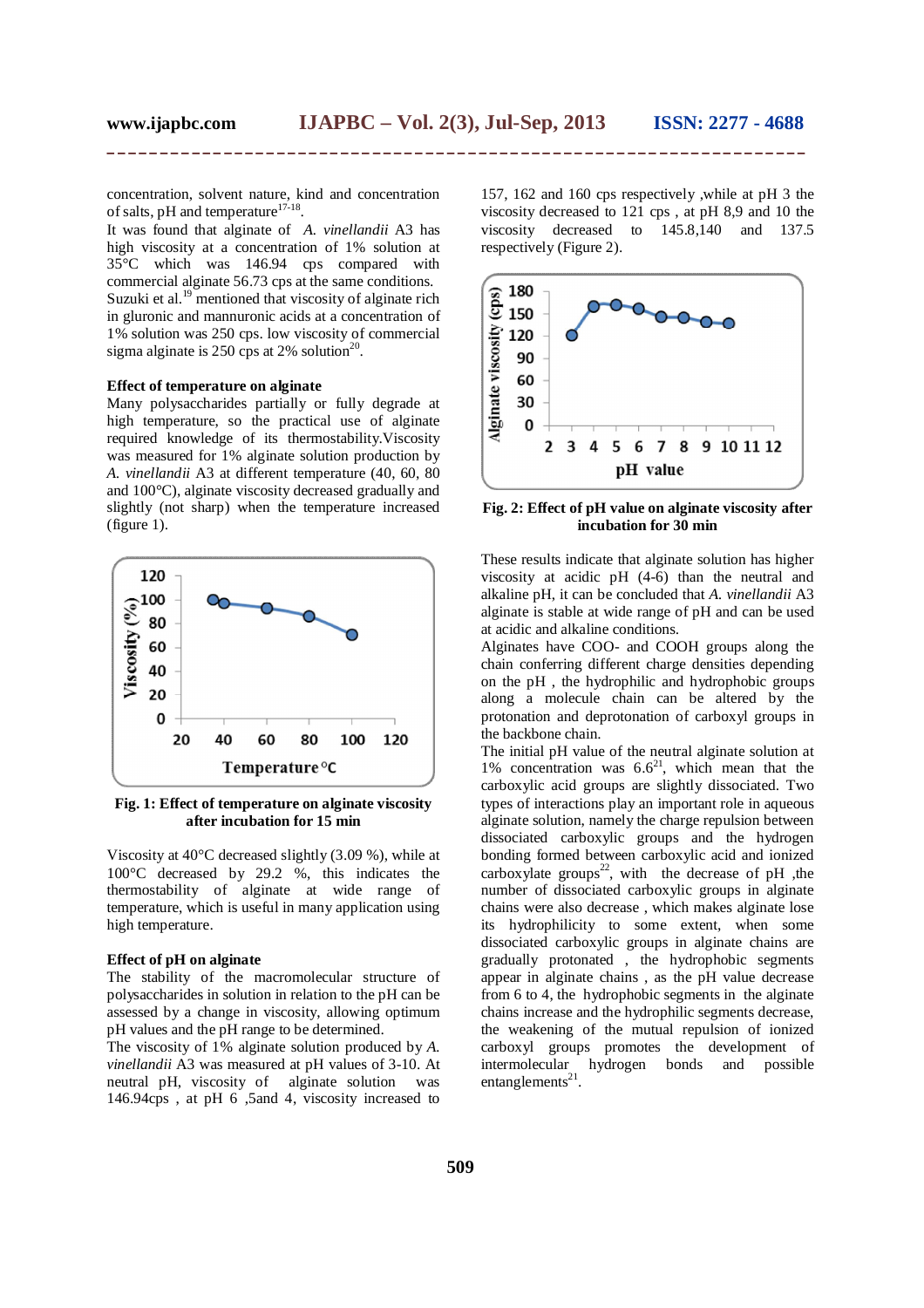## **Molecular weight**

All polymers increase the viscosity of the solvent in which they are dissolved. This increasing allows for a convenient method of determining the molecular weight of polymers. Since the viscosity method is not based on rigorous physical laws, it must be calibrated by standards of known molecular weight with narrow molecular weight distributions.

The molecular weight of alginate produced by *A. vinellandii* A3 was calculated by Mark-Houwink equation:

## **η int / = K Mrα**

The constants K and  $\alpha$  for the given polymersolvent system (K=  $1.228 \times 10^{-4}$ ,  $\alpha = 0.9$ )<sup>16</sup>. In order to calculate the intrinsic viscosity η int of alginate solution, four viscosities for diluted alginate solution was calculated as following in Table 1:

#### **Table 1: Different viscosities for diluted alginate solution**

| Alginate conc.% | Absolute viscosity (cps) | Relative viscosity | Specific viscosity | Reduced viscosity gm/ml |
|-----------------|--------------------------|--------------------|--------------------|-------------------------|
| 0.2             | 11.97                    | 2.67               | 1.67               | 8.39                    |
| 0.3             | 23.11                    | 5.17               | 4.17               | 13.9                    |
| 0.4             | 29.77                    | 6.66               | 5.66               | 14.15                   |
| 0.5             | 39.82                    | 8.9                | 7.9                | 15.81                   |
| 0.6             | 49.7                     | 11.11              | 10.11              | 16.86                   |
| 0.7             | 63.14                    | 14.12              | 13.12              | 18.75                   |
| 0.8             | 79.02                    | 17.67              | 16.67              | 20.84                   |
| 0.9             | 109.58                   | 24.5               | 23.5               | 26.12                   |

The relationship between the concentrations of alginate and the reduced viscosity is plotted. The intercept point of Y axis represents the intrinsic viscosity (figure 3).



**Fig. 3: The relationship between the concentrations of alginate and their reduced viscosity**

The intrinsic viscosity η int for alginate produced by *A. vinellandii* A3 was 8 (dl/gm), and the molecular weight of alginate was 223.23 KD, results obtained from Zeki $^{23}$  showed that molecular weight of alginate produced by *pseudomonas aeruginosa* was 262 KD, while  $AL$ -Janabi<sup>24</sup> reported lower molecular weight, which was about 141KD. Variation in results may be due to the fact that alginate is an exo-polysaccharide polymer, so molecular weight as well as other properties of such molecules is differ among the producing strains and culture conditions<sup>25</sup>.

#### **Gel formation by alginate with copper and zinc ions solutions**

Ion binding characteristics are the basis for the gelling properties of alginate, its affinity for multivalent cations depends on its composition, when the alginate produced by *A. vinellandii* was added to two salt solutions, gel was formed in solution contain  $Cu^{+2}$  ions and Zn<sup> $+2$ </sup> ions, (figure 4).



**Fig. 4: Gel formation by alginate with copper and zinc ions solutions**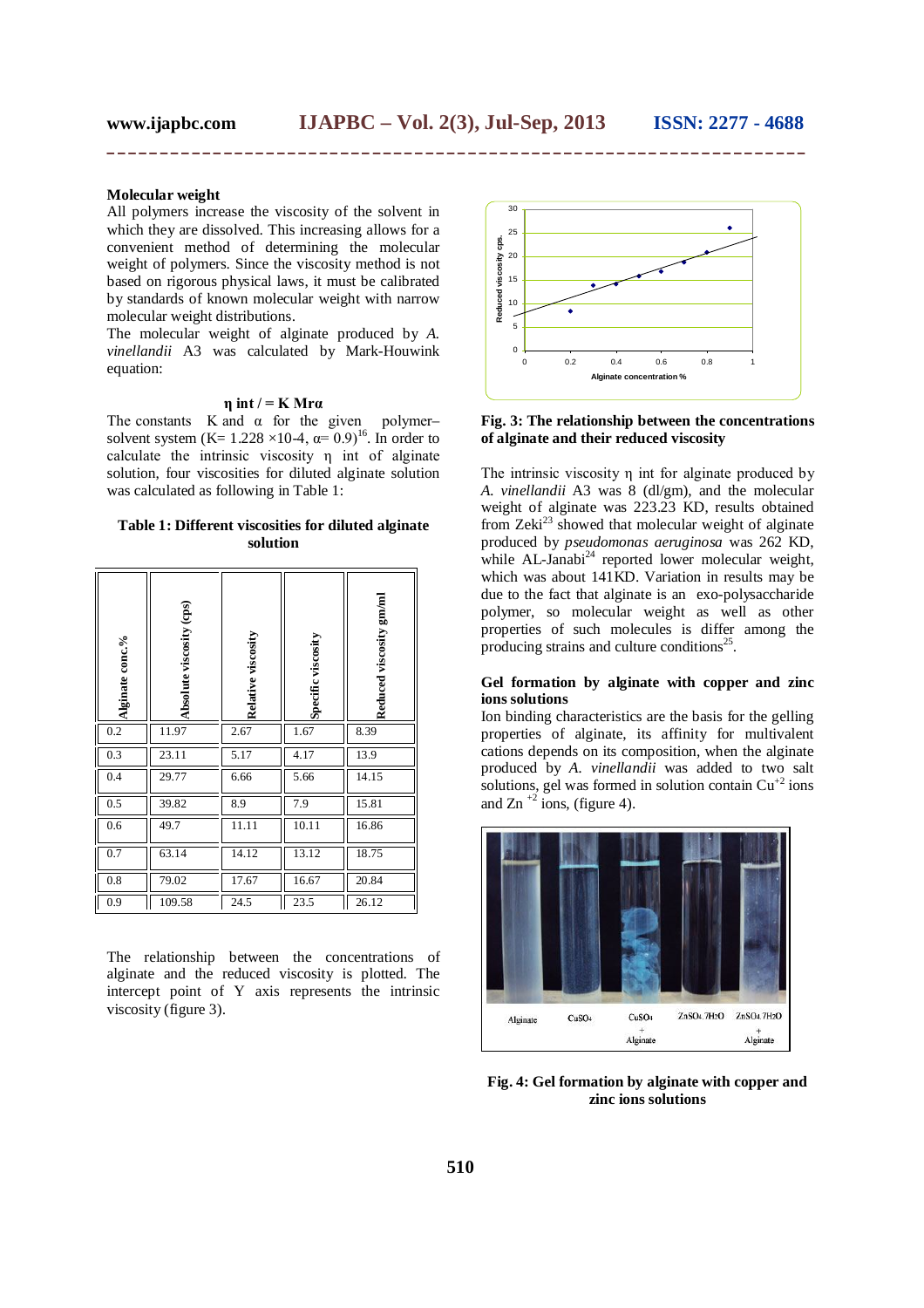The binding affinity of alginate produced by *A. vinellandii* increases markedly with content increasing of  $\alpha$  -L-guluronate residue in the chain<sup>26</sup>.

#### **CONCLUSION**

Bacterial alginate has cream to light brown color, gummy texture and soluble in water but insoluble in ethanol, methanol and isopropanol so it can be precipitate by this solvent, algiante viscosity depend on pH and temperature, algiante viscosity increase with lowering pH and decreased with increasing temperature, reached the maximum at pH 5, so bacterial alginate can be use in different application according to their properties.

#### **REFERENCES**

- 1. Draget K I, Skjak-Braek G and Stokke B T, Similarities and differences between alginic acid gels and ionically crosslinked alginate gels. Food Hydrocolloids , 2006,20: 170-175.
- 2. Onsoyen E, Commercial applications of alginates. Carbohydrates in Europe., 1996,14: 26–31.
- 3. Remminghorst U and Rehm B, Bacterial alginates: from biosynthesis to applications. Biotechnol. Lett., 2006,28: 1701–1712.
- 4. Aguilera M, Quesada M, Del Aguila V, Morillo J, Rivadeneyra M, Ramos-Cormenzana A and Monteoliva-Sánchez M. Characterisation of *Paenibacillus jamilae* strains that produce exopolysaccharide during growth on and detoxification of olive mill wastewaters. Bioresour. Technol.,2008, 99: 5640–5644.
- 5. Yao B, Ni C, Xiong C, Zhu C and Huang B, Hydrophobic modification of alginate and its application in drug controlled release. Bioprocess Biosyst. Eng., 2009,33:457-463.
- 6. Diaz-Barrera A, Silva P, Berrios J and Acevedo F, Manipulating the molecular weight of alginate produced by *Azotobcter vinelandii* in continuous cultures.Bioresource Technology, 2010,101:9405-9408.
- 7. Garrity GM, *Bergey`s Manual of Systematic Bacteriology.* 2th ed.vol 2.part B.Springer. USA, 2005.
- 8. Thompson J P and Skerman VBD, *Azotobacteraceae: the taxonomy and ecology of aerobic nitrogen-fixing bacteria*. Academic Press, Inc. (London), Ltd., London. 1979.
- 9. Emtiazi G, Ethemadifara Z and Habibib MH, Production of extra-cellular polymer in *Azotobacter* and biosorption of metal by

exopolymer. African Journal of Biotechnology, 2004,3: 330-333.

- 10.Sabra W, Microaerophilic production of alginate by Azotobacter vinelandii . Ph.D. Thesis. Biochemical Engineering department of GBF Germany. 2000.
- 11.Knutson CA and Jeanes A, A new modification of the carbozole analysis: application to heteropolysaccharides . Anal. Biochem., 1968, 24:470-481.
- 12.Zhong D, Huang X, Yang H and Cheng R, New insights into viscosity abnormality of alginate aqueous solution. Carbohydrate Polymers, 2010,81 : 948–952.
- 13.AL-Ani KER. Fundamentals of physical chemistry and practical applications.Ministry of higher education and scientific research ,University of Baghdad ,College of Science ,Dar Al-Hekma for publisher.1990.
- 14.Davidovich-Pinhas M and Bianco-Peled H, A quantitative analysis of alginate swelling. Carbohydrate Polymers, 2010,79:1020-1027.
- 15.Flory P J, Principles of Polymer Chemistry. Cornell University press. Ithaca. New York . 1953.
- 16.Mancini M, Moresi M and Sappino F, Rheological behaviour of aqueous dispersions of algal alginates. Journal of Food Engineering, 1996, 28: 283-295.
- 17.Bode EA, Schwartz RD and Catena A, Production and characterization of a polymer from Arthrobacter sp. Appl.Environ. Microbiol., 1985, 50:629-633.
- 18.Kasapis S, Morris ER, Gross M and Rudolph K, Solution properties of levan polysaccharide from Pseudomonas syringae ,PV Phaseolicola, and its possible primary role as a blocker of recognition during pathogenesis .Carhohydr.Polymers, 1994,23:55-64.
- 19.Suzuki T, Nakai K, Yoshie Y, Shirai T and Hirano T, Effect of alginate rich in guluronic and mannuronic acids on cholesterol levels and digestive organs of high-cholesterol-fed rats. Nippon Suisau gakkaishi, 1993,56(3):545-551.
- 20.Honary S, Maleki M and Karami M, The effect of chitosan molecular weight on the properties of alginate/ chitosan microparticles containing<br>prednisolone . Tropical Journal of prednisolone . Tropical Journal of Pharmaceutical Research , 2009,8(1):53-61.
- 21.Yang J, Chen S and Fang Y, Viscosity study of interactions between alginate and CTAB in dilute solutions at different pH values. Carbohydrate Polymers, 2009, 75: 333-337.